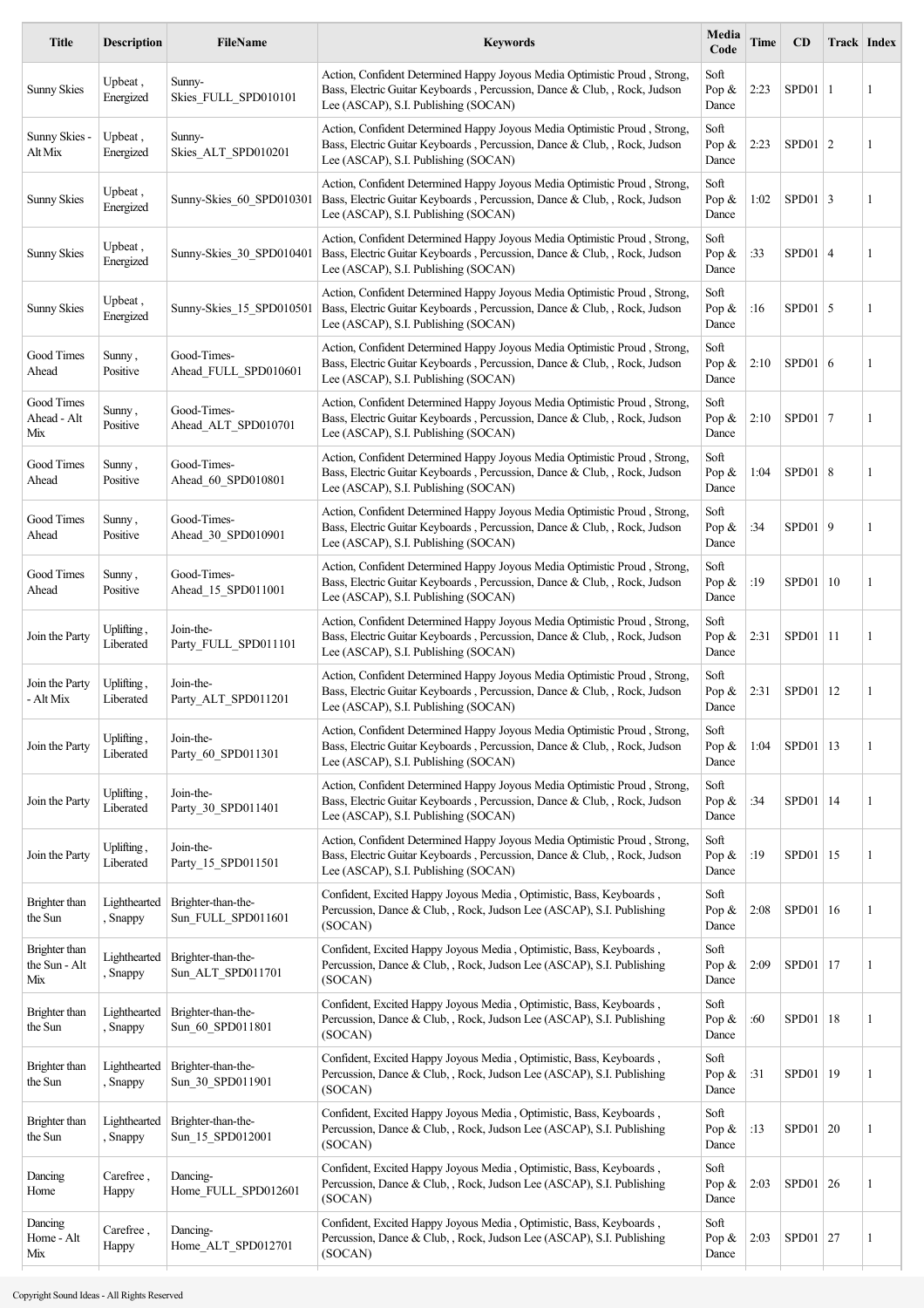| Dancing<br>Home                    | Carefree,<br>Happy          | Dancing-<br>Home 60 SPD012801         | Confident, Excited Happy Joyous Media, Optimistic, Bass, Keyboards,<br>Percussion, Dance & Club, , Rock, Judson Lee (ASCAP), S.I. Publishing<br>(SOCAN)                                   | Soft<br>Pop $\&$<br>Dance | 1:01 | $SPD01$   28 |    | 1            |
|------------------------------------|-----------------------------|---------------------------------------|-------------------------------------------------------------------------------------------------------------------------------------------------------------------------------------------|---------------------------|------|--------------|----|--------------|
| Dancing<br>Home                    | Carefree,<br>Happy          | Dancing-<br>Home_30_SPD012901         | Confident, Excited Happy Joyous Media, Optimistic, Bass, Keyboards,<br>Percussion, Dance & Club, , Rock, Judson Lee (ASCAP), S.I. Publishing<br>(SOCAN)                                   | Soft<br>Pop $\&$<br>Dance | :31  | SPD01   29   |    | 1            |
| Dancing<br>Home                    | Carefree,<br>Happy          | Dancing-<br>Home_15_SPD013001         | Confident, Excited Happy Joyous Media, Optimistic, Bass, Keyboards,<br>Percussion, Dance & Club, , Rock, Judson Lee (ASCAP), S.I. Publishing<br>(SOCAN)                                   | Soft<br>Pop $\&$<br>Dance | :16  | $SPD01$ 30   |    | 1            |
| Top of the<br>Pops                 | Sunny,<br>Vibrant           | Top-of-the-<br>Pops FULL SPD013101    | Confident, Excited Happy Joyous Media, Optimistic, Bass, Electric Guitar<br>Keyboards, Percussion, Dance & Club, , Rock, Judson Lee (ASCAP), S.I.<br>Publishing (SOCAN)                   | Soft<br>Pop $\&$<br>Dance | 2:02 | $SPD01$ 31   |    | 1            |
| Top of the<br>Pops - Alt<br>Mix    | Sunny,<br>Vibrant           | Top-of-the-<br>Pops ALT SPD013201     | Confident, Excited Happy Joyous Media, Optimistic, Bass, Electric Guitar<br>Keyboards, Percussion, Dance & Club, , Rock, Judson Lee (ASCAP), S.I.<br>Publishing (SOCAN)                   | Soft<br>Pop $\&$<br>Dance | 2:02 | $SPD01$ 32   |    | 1            |
| Top of the<br>Pops                 | Sunny,<br>Vibrant           | Top-of-the-<br>Pops 60 SPD013301      | Confident, Excited Happy Joyous Media, Optimistic, Bass, Electric Guitar<br>Keyboards, Percussion, Dance & Club, , Rock, Judson Lee (ASCAP), S.I.<br>Publishing (SOCAN)                   | Soft<br>Pop $\&$<br>Dance | 1:02 | $SPD01$ 33   |    | 1            |
| Top of the<br>Pops                 | Sunny,<br>Vibrant           | Top-of-the-<br>Pops 30 SPD013401      | Confident, Excited Happy Joyous Media, Optimistic, Bass, Electric Guitar<br>Keyboards, Percussion, Dance & Club, , Rock, Judson Lee (ASCAP), S.I.<br>Publishing (SOCAN)                   | Soft<br>Pop $\&$<br>Dance | :32  | $SPD01$ 34   |    | 1            |
| Top of the<br>Pops                 | Sunny,<br>Vibrant           | Top-of-the-<br>Pops 15 SPD013501      | Confident, Excited Happy Joyous Media, Optimistic, Bass, Electric Guitar<br>Keyboards, Percussion, Dance & Club, , Rock, Judson Lee (ASCAP), S.I.<br>Publishing (SOCAN)                   | Soft<br>Pop $\&$<br>Dance | :15  | $SPD01$ 35   |    | 1            |
| Dance through<br>Life              | Dancing,<br>Enthusiastic    | Dance-through-<br>Life FULL SPD013601 | Confident, Excited Happy Joyous Media, Optimistic, Bass, Keyboards,<br>Percussion, Dance & Club, , Rock, Judson Lee (ASCAP), S.I. Publishing<br>(SOCAN)                                   | Soft<br>Pop $\&$<br>Dance | 2:03 | $SPD01$ 36   |    | 1            |
| Dance through<br>Life - Alt Mix    | Dancing,<br>Enthusiastic    | Dance-through-<br>Life_ALT_SPD013701  | Confident, Excited Happy Joyous Media, Optimistic, Bass, Keyboards,<br>Percussion, Dance & Club, , Rock, Judson Lee (ASCAP), S.I. Publishing<br>(SOCAN)                                   | Soft<br>Pop $\&$<br>Dance | 1:58 | SPD01 37     |    | 1            |
| Dance through<br>Life              | Dancing,<br>Enthusiastic    | Dance-through-<br>Life 60 SPD013801   | Confident, Excited Happy Joyous Media, Optimistic, Bass, Keyboards,<br>Percussion, Dance & Club, , Rock, Judson Lee (ASCAP), S.I. Publishing<br>(SOCAN)                                   | Soft<br>Pop $\&$<br>Dance | 1:01 | $SPD01$ 38   |    | 1            |
| Dance through<br>Life              | Dancing,<br>Enthusiastic    | Dance-through-<br>Life 30 SPD013901   | Confident, Excited Happy Joyous Media, Optimistic, Bass, Keyboards,<br>Percussion, Dance & Club, , Rock, Judson Lee (ASCAP), S.I. Publishing<br>(SOCAN)                                   | Soft<br>Pop $\&$<br>Dance | :31  | SPD01 39     |    | 1            |
| Dance through<br>Life              | Dancing,<br>Enthusiastic    | Dance-through-<br>Life_15_SPD014001   | Confident, Excited Happy Joyous Media, Optimistic, Bass, Keyboards,<br>Percussion, Dance & Club, , Rock, Judson Lee (ASCAP), S.I. Publishing<br>(SOCAN)                                   | Soft<br>Pop $\&$<br>Dance | :16  | SPD01   40   |    | 1            |
| For the Fun of<br>It               | Infectious,<br>Friendly     | For-the-Fun-of-<br>It_FULL_SPD014101  | Confident, Excited Happy Joyous Media Optimistic, Playful, Acoustic Guitar,<br>Bass Keyboards, Percussion, Dance & Club, , Rock, Judson Lee (ASCAP),<br>S.I. Publishing (SOCAN)           | Soft<br>Pop &<br>Dance    | 2:07 | $SPD01$ 41   |    | 1            |
| For the Fun of<br>It - Alt Mix     | Infectious,<br>Friendly     | For-the-Fun-of-<br>It_ALT_SPD014201   | Confident, Excited Happy Joyous Media Optimistic, Playful, Acoustic Guitar,<br>Bass Keyboards, Percussion, Dance & Club, , Rock, Judson Lee (ASCAP),<br>S.I. Publishing (SOCAN)           | Soft<br>Pop $\&$<br>Dance | 2:07 | $SPD01$ 42   |    | 1            |
| For the Fun of<br>It               | Infectious,<br>Friendly     | For-the-Fun-of-<br>It 60 SPD014301    | Confident, Excited Happy Joyous Media Optimistic, Playful, Acoustic Guitar,<br>Bass Keyboards, Percussion, Dance & Club, , Rock, Judson Lee (ASCAP),<br>S.I. Publishing (SOCAN)           | Soft<br>Pop &<br>Dance    | 1:03 | SPD01 $ 43$  |    | 1            |
| For the Fun of<br>It               | Infectious,<br>Friendly     | For-the-Fun-of-<br>It 30 SPD014401    | Confident, Excited Happy Joyous Media Optimistic, Playful, Acoustic Guitar,<br>Bass Keyboards, Percussion, Dance & Club, , Rock, Judson Lee (ASCAP),<br>S.I. Publishing (SOCAN)           | Soft<br>Pop $\&$<br>Dance | :33  | $SPD01$ 44   |    | 1            |
| For the Fun of<br>It               | Infectious,<br>Friendly     | For-the-Fun-of-<br>It 15 SPD014501    | Confident, Excited Happy Joyous Media Optimistic, Playful, Acoustic Guitar,<br>Bass Keyboards, Percussion, Dance & Club, , Rock, Judson Lee (ASCAP),<br>S.I. Publishing (SOCAN)           | Soft<br>Pop $\&$<br>Dance | :17  | SPD01        | 45 | 1            |
| Make Your<br>Own Mark              | Self,<br>Assured,<br>Mellow | Make-Your-Own-<br>Mark_FULL_SPD014601 | Affectionate, Confident Nostalgic Optimistic Patient, Relaxed, Acoustic Guitar,<br>Bass Keyboards Percussion, Piano, Dance & Club, , Rock, Judson Lee<br>(ASCAP), S.I. Publishing (SOCAN) | Soft<br>Pop $\&$<br>Dance | 2:03 | SPD01 46     |    | 1            |
| Make Your<br>Own Mark -<br>Alt Mix | Self,<br>Assured,<br>Mellow | Make-Your-Own-<br>Mark_ALT_SPD014701  | Affectionate, Confident Nostalgic Optimistic Patient, Relaxed, Acoustic Guitar,<br>Bass Keyboards Percussion, Piano, Dance & Club, , Rock, Judson Lee<br>(ASCAP), S.I. Publishing (SOCAN) | Soft<br>Pop &<br>Dance    | 2:03 | SPD01 $ 47$  |    | 1            |
| Make Your<br>Own Mark              | Self,<br>Assured,<br>Mellow | Make-Your-Own-<br>Mark_60_SPD014801   | Affectionate, Confident Nostalgic Optimistic Patient, Relaxed, Acoustic Guitar,<br>Bass Keyboards Percussion, Piano, Dance & Club,, Rock, Judson Lee<br>(ASCAP), S.I. Publishing (SOCAN)  | Soft<br>Pop $\&$<br>Dance | 1:01 | SPD01        | 48 | 1            |
| Make Your<br>Own Mark              | Self,<br>Assured,<br>Mellow | Make-Your-Own-<br>Mark 30 SPD014901   | Affectionate, Confident Nostalgic Optimistic Patient, Relaxed, Acoustic Guitar,<br>Bass Keyboards Percussion, Piano, Dance & Club,, Rock, Judson Lee<br>(ASCAP), S.I. Publishing (SOCAN)  | Soft<br>Pop $\&$<br>Dance | :30  | SPD01        | 49 | $\mathbf{1}$ |
| Make Your<br>Own Mark              | Self,<br>Assured,<br>Mellow | Make-Your-Own-<br>Mark_15_SPD015001   | Affectionate, Confident Nostalgic Optimistic Patient, Relaxed, Acoustic Guitar,<br>Bass Keyboards Percussion, Piano, Dance & Club, , Rock, Judson Lee<br>(ASCAP), S.I. Publishing (SOCAN) | Soft<br>Pop $\&$<br>Dance | :15  | SPD01        | 50 | 1            |
|                                    |                             |                                       |                                                                                                                                                                                           |                           |      |              |    |              |